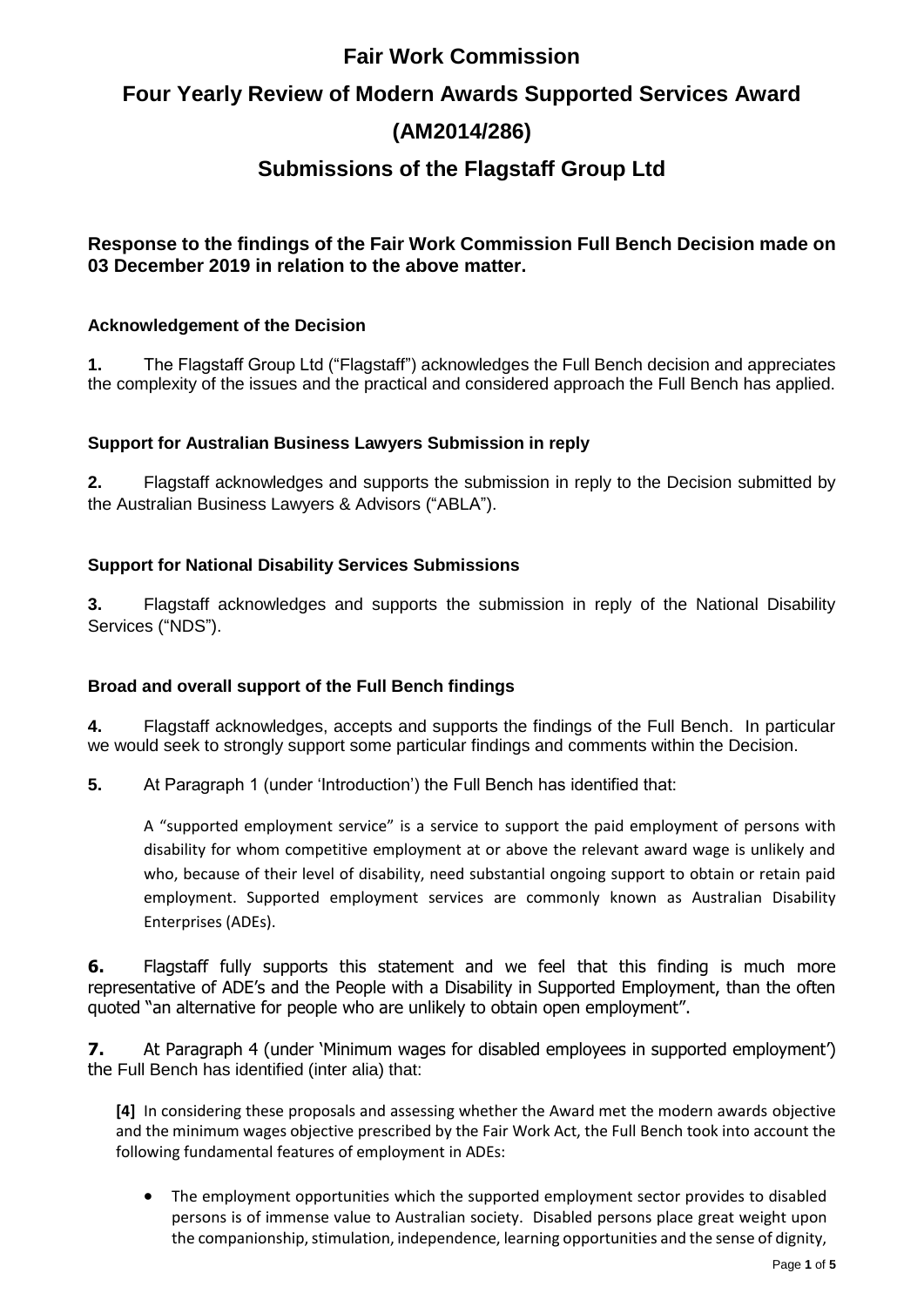achievement and self-worth which supported employment provides them. For the carers and family members of disabled persons employed in ADEs, the support and respite which employment in ADEs provides them, and the positive personal effects such employment has on the disabled person, is regarded as being of huge worth.

**8.** We are particularly pleased that the Full Bench has given sincere consideration to the voices of Supported Employees and their families and Carers who have provided submissions and/or given evidence at these proceedings. Flagstaff absolutely supports these findings and the many Supported Employees and Carers I have spoken to about the findings and all are grateful that they have been heard and acknowledged in a publically available document.

#### *The Preferred Approach*

**9.** At paragraph 374, the Decision indicates that the Full Bench intends that the only wage assessment tool which may be used for that purpose will be the SWS, subject to modifications, with one of those modifications at 374(4) being "there will be an absolute minimum payment of \$3.50 per hour". Flagstaff does not challenge this modification however note that within the details contained In Attachment 'A' at Schedule D-Supported Wage System, D.4 'Supported Wage Rates' section D.4.1 states:

**D.4.1** Employees to whom this schedule applies will be paid the higher of the following amounts:

**(a)** a percentage of the relevant minimum hourly rate of pay equal to the assessed productive capacity of the employee determined in accordance with clause [D.5](https://www.fwc.gov.au/documents/documents/modern_awards/award/ma000103/ma000103-38.htm#P1193_104252) rounded to the nearest whole percentage; and

**(b)** \$3.00 per hour.

**10.** Whilst having no position as to which of the two amounts is correct, Flagstaff respectfully points out that there is an inconsistency between the \$3.50 per hour figure in 374(4) and the \$3.00 per hour figure in D.4.1(b).

#### **Coverage of the Award**

**10.** At paragraph 386, the Full Bench has outlined a provisional view is that no change to the definition of "supported employment services" in clause 3.1, by which the coverage of the award as expressed in clause 4.1 operates, is required. As explained at the outset of this decision, the award definition incorporates by reference the definition of "supported employment services" contained in s 7 of the *Disability Services Act 1986*. We do not consider that the change to the funding model for ADEs which we have earlier described has altered the validity of this definition. However, to ensure that the coverage of the SES Award is not inadvertently altered by independent legislative changes, we propose to place the statutory definition directly into the award.

**11.** Whilst accepting the definition of supported employment services as proposed, Flagstaff submits that rather than referencing the Disability Services Act 1986, the actual definition be placed as wording into the definitions of the Award, for example:

#### *Supported Employment Services means*

- *1. An organisation that is:*
	- *[a] a body corporate that is:*
		- *[i] registered under the Australian Charities and Not-for-profits Commission Act 2012; or*
		- *[ii] a not-for-profit entity that is not an ACNC type of entity;*
	- Page **2** of **5** *[b] a local governing body established by or under a law of a State or Territory;*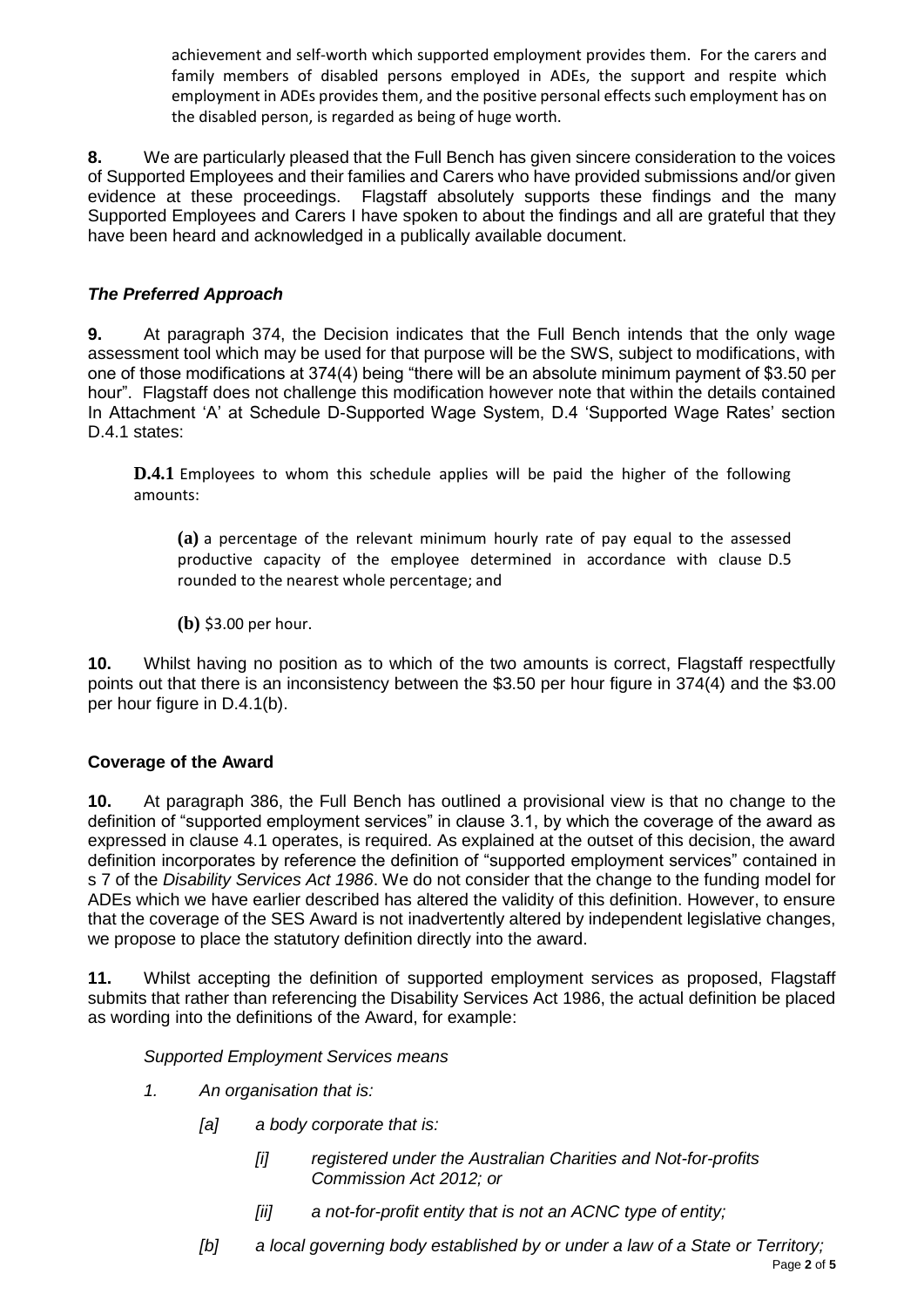- *[c] a tertiary institution within the meaning of the Employment, Education and Training Act 1988; or*
- *2. And where that Organisation*
	- *[a] provides services to support the paid employment of persons with disabilities, being persons:*

*[i] for whom competitive employment at or above the relevant award wage is unlikely; and*

*[ii] who, because of their disabilities, need substantial ongoing support to obtain or retain paid employment.*

**12.** Flagstaff submits our concern that although we agree that the definition as currently included in the Disability Services Act 1986 is appropriate, referencing the Act in the Award as providing the definition means that any changes to the definitions to the Disability Services Act 1986 may be then be problematic to the Award. Therefore we submit that a direct definition in the Award will provide greater security and certainty.

**13.** In support of this position, I respectfully submit that vocal opponents of ADE's, including some parties to these proceedings, have made it very clear that they will continue with whatever course of action at their disposal to bring about the closure of ADE's. Additionally, the Department of Social Services has also directly raised the question of the definition of 'Supported Employment Services' in previous submissions to the Full Bench which would indicate that the Department has given some attention on the definition. Given the Department's approach to proceedings and/or the position of opponents of ADE's has to date been agnostic, it would be disappointing to see future challenges arise because of careless or intentional changes to the Disability Services Act 1986.

#### **Classifications**

**14.** In Attachment 'A' at Schedule B-Classifications, sub section B.2 Grade A and B.2 Grade B, Flagstaff notes the term *'sequential actions'* and we respectfully submit that some clarification or explanation of the term is required.

**15.** In a previous submission to the Full Bench in relation to the re-design of a wage tool we did use the term 'sequential activity' not 'action' although we think the intention of both words is essentially the same.

**16.** Our initial submission included a definition of 'sequential activity' as:

*any action that changes the appearance, dimensions, presentation or functionality of an original item and/or a distinct movement (or series of movements) required to operate any piece of equipment and/or machinery involved in the production or processing of the original item.*

**17.** To expand on that, our intention is that an 'action' may have a series of movements associated with the activity, for example folding a towel may have a series of movements to undertake the action which ultimately results in a '*change in the appearance, dimensions, presentation or functionality of the original item'*

**18.** For clarity, we feel an activity should be determined by a task analysis. For example (for the purpose of this submission only i.e. not intended as a definitive example) "mow the yard" would be a 'job', not be an activity and that job might be broken down into a series of 3 activities (or actions) such as:

- 1. Remove heavy debris (e.g. branches or rocks) from the area to be mowed
- 2. Fuel & start the mower
- 3. Mow the area to be mowed & turn off the mower
- **19.** In this example each activity may have a series of movements associated with it.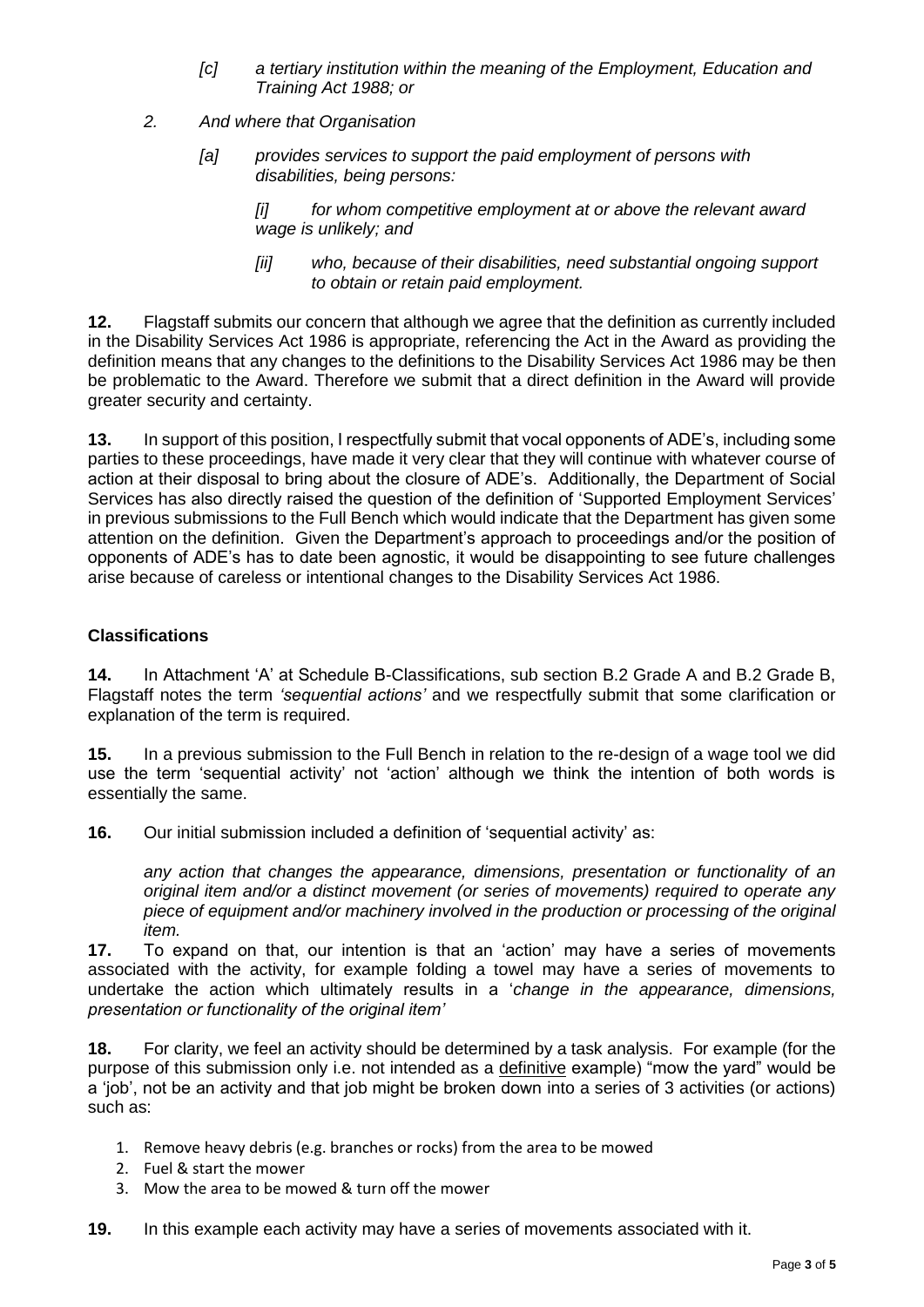**20.** So using the second activity of 'Fuel & start the Mower', this may need the person to complete the following movements:

- $\checkmark$  Retrieve the fuel container from the storage area;
- $\checkmark$  Ensure you are in an area where spillage will not result in any damage to property or the environment;
- $\checkmark$  Remove mower fuel cap;
- $\checkmark$  Place funnel into the mower fuel tank;
- $\checkmark$  Remove lid from fuel container;
- $\checkmark$  Pour fuel from the container into the mower fuel tank
- $\checkmark$  Ensure no person is in the immediate vicinity
- $\checkmark$  Start the mower

**21.** All of these *movements* result in the *activity* being undertaken. Similarly a packaging & fulfilment job might be 'Assemble & Pack Pens' and the activities (or 'actions') identified in the task analysis may be:

- 1. Assemble & pack pens
- 2. Weigh each pack as part of QA
- 3. Place 50 completed packs into a distribution box
- 4. Place a shipping label on the box and place the box in the dispatch area

Activity 1 (Assemble & pack pens) may include a number of movements:

- $\checkmark$  Obtain stock of pen inks
- $\checkmark$  Obtain stock of pen shells
- $\checkmark$  Obtain stock of pen screw on nibs
- $\checkmark$  Obtain stock of pen lids
- ✓ Obtain stock of pen packaging boxes
- $\checkmark$  Place an ink in the shell
- $\checkmark$  Screw on a nib
- $\checkmark$  Place a lid on the pen
- $\checkmark$  Place 6 pens in a packaging box
- $\checkmark$  Place packed box on the convevor line

**22.** Using the pen packaging scenario, some confusion may arise if a provider was to assume that all 4 tasks identified for the 'Assemble & Pack Pens' job are all just 1 task and get one person to do it all, however we submit that the 'safety net' there will be provided by the proposed classification structure which determine that the provider has not *'created a position tailored or adjusted for the circumstances of the employee's disability that does not fall into Grades 1-7'* and therefore the provider won't be able to use the proposed new grades of 'A' or 'B', meaning they would have to do a productivity assessment based on one of the higher Grade (1-7).

**23.** In Attachment 'A' at Schedule B-Classifications, sub section B.2 Grade A and B.2 Grade B, Flagstaff notes the term 'which may involve the use of mechanical or electric equipment or tools', we submit that the terminology may too broad and may inadvertently incorporate a supported employee who undertakes an activity that supports or results in the use of a mechanical or electric equipment or tool.

**24.** Whilst not wanting to argue what we believe is the intention of the phrase, Flagstaff submits that a more appropriate term may be:

#### *B.3 Grade B*

*Employees at this grade will perform a simple tasks or tasks consisting of more than three sequential actions, which may involve the actual operation and/or control of mechanical or electric equipment or tools, under direct supervision with regular monitoring.*